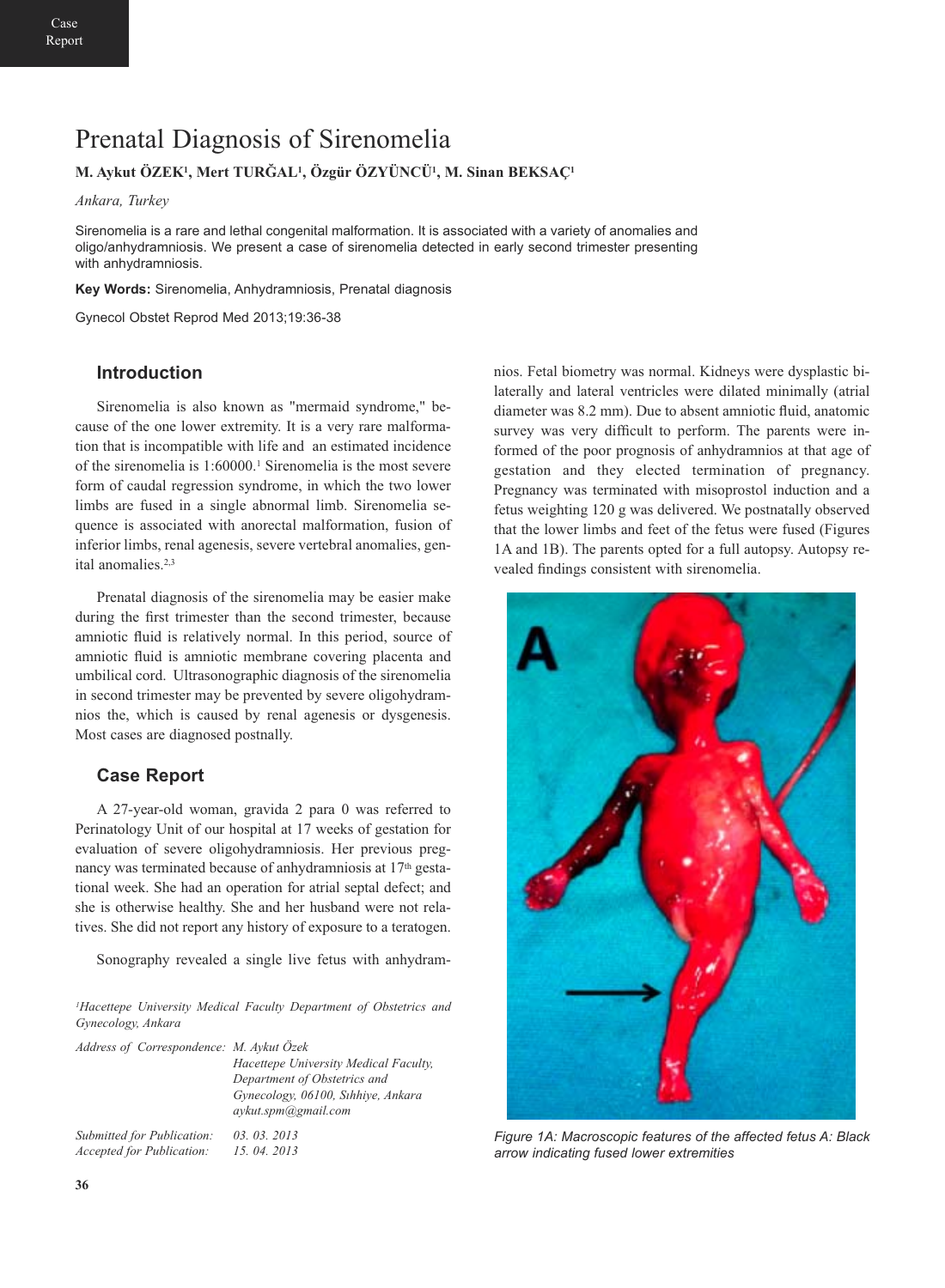

*Figure 1B: Magnified view of the fetus, black arrows indicating fused long bones and feet*

## **Discussion**

Sirenomelia takes its name from the siren-like appearance of the fusion of the lower extremities. The sequence is very rare with an estimated incidence of 1 per 60,000 births.<sup>1</sup> It affects predominantly male fetuses with a sex ratio of 2,7:1.4 It occurs 100 to 150 times more frequently in monozygotic twins than dizygotic twins or singletons.<sup>5</sup> This malformation is mostly lethal, survival is very rare in literature.6

The etiology is controversial but there are hypotheses about vascular disruption and caudal embryo damage.2 Other theories of teratogenic exposure like retinoic acid, cocain and association with diabetes mellitus have been described based on cases.7-10

Sirenomelia sequence may be divided into three groups based on the number of the feet present: symelia apus (the most common type, feet are absent), symelia unipus (presentation of one foot) and symelia dipus (two distinct feet but are malrotated).7 According to Stocker's classification, seven variants may be identified.3

The sirenomelia sequence combines in all cases anorectal atresia and fusion and rotation of the lower limbs. Urinary tract anomalies consisting of renal agenesis or dysplasia and

bladder agenesis; absence of the internal and external genitalia except the gonads are noted nearly in all cases.<sup>2,3</sup>

Antenatal diagnosis of sirenomelia is difficult. It is usually suspected during second trimester with oligohydramnios related to renal dysgenesis or agenesis. But in this setting, severe oligohydramnios makes the morphological assessment of the fetus to become more difficult. Therefore the diagnosis is usually made at autopsy. Amnioinfusion may be used to improve sonographic assessment.<sup>11</sup> MRI also can be utilized because it is not affected from the diminished amniotic fluid.12 During first trimester, the primary source of amniotic fluid is amniotic membrane, so first trimester or early second trimester diagnosis of this rare sequence is preferable.<sup>4</sup>

Early diagnosis of sirenomelia is suspected in the presence of fused lower extremities, bilateral renal agenesis or dysgenesis and single umbilical artery deriving from a persistent vitelline artery. Color and power Doppler ultrasound was performed successfully and revealed the aberrant vasculature in these fetuses.13 The main differential diagnosis is bilateral renal agenesis and in these cases, Doppler ultrasound can be confidently used to differentiate this condition with other causes of renal agenesis.14

In conclusion, since it is almost invariably lethal, early diagnosis and termination of pregnancy at early weeks' of gestation is important.

### **Sirenomelide Prenatal Tanı**

Sirenomeli nadir ve ölümcül bir konjenital malformasyondur. Çeşitli anomaliler ve oligo/anhidramniyozis ile ilişkilidir. Bu olgu sunumunda, merkezimize erken ikinci trimesterde anhidramniyozis ile başvuran bir sirenomeli vakasını sunuyoruz.

**Anahtar Kelimeler:** Sirenomeli, Anhidramniyozis, Prenatal tanı

#### **References**

- 1 Nyberg DA, Mahony BS, Pretorius D: Diagnostic ultrasound of fetal anomalies: Text and atlas. Chicago, Year Book Medical Publishers 1990.
- 2 Stevenson RE, Jones KL, Phelan MC, Jones MC, Barr M, Jr., Clericuzio C, Harley RA, Benirschke K: Vascular steal: The pathogenetic mechanism producing sirenomelia and associated defects of the viscera and soft tissues. Pediatrics 1986;78:451-7.
- 3 Stocker JT, Heifetz SA: Sirenomelia. A morphological study of 33 cases and review of the literature. Perspect Pediatr Pathol 1987;10:7-50.
- 4 Akbayir O, Gungorduk K, Sudolmus S, Gulkilik A, Ark C: First trimester diagnosis of sirenomelia: A case report and